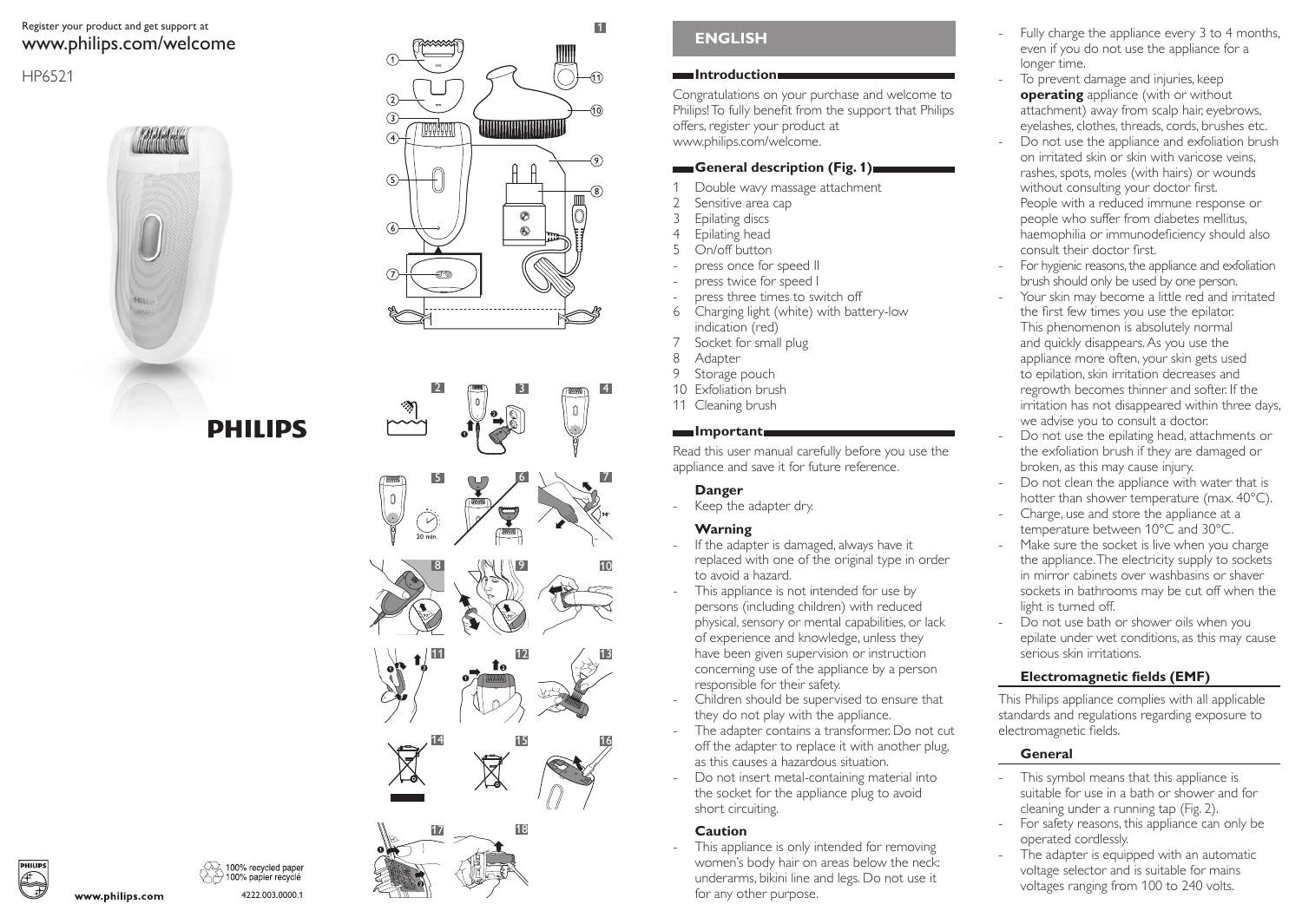#### **Preparing for use**

#### **Charging**

Charging the epilator takes approximately 1 hour. When the epilator is fully charged, it has a cordless operating time of up to 30 minutes.

- 1 Switch off the appliance before you charge it. Then connect it to a wall socket. (Fig. 3)
- $\triangleright$  The charging light flashes white to indicate that the appliance is charging. (Fig. 4)
- When the battery is fully charged, the charging light lights up white continuously for 20 minutes and then goes out (Fig. 5).

## **Battery low or empty**

- When the battery is almost empty, the charging light starts to flash red.When this happens, the battery still contains enough energy for a few minutes of epilating.
- When the battery is completely empty, the charging light lights up red continuously. To charge the epilator, see section 'Charging' above.

## **Using the appliance**

Clean the epilating head and charge the appliance fully before you use the appliance for the first time.

*Note: You cannot use the appliance while it is connected to the mains.*

## **Epilating tips**

Wet: If you are new to epilation, we advise you to start epilating on wet skin, as water relaxes the skin and makes epilation less painful and more gentle. The appliance is waterproof and can be safely used in the shower or bathtub.

#### *Tip: If you want you can use your common shower gel or foam.*

- **Dry**: If you epilate dry, epilation is easier just after taking a bath or shower. Make sure your skin is completely dry when you start epilating. **General:** Make sure your skin is clean and free
- from grease. Do not apply any cream to your skin before you start to epilate.
- **General:** We advise you to epilate before you go to bed at night, as skin irritation usually disappears overnight.
- **General:** Epilation is easier and more comfortable when the hairs have a length of 3-4 mm. If the hairs are longer, we recommend that you shave first and epilate the shorter regrowing hairs after 1 or 2 weeks.

## **Epilating**

*Note: If you are new to epilation, start epilating with the double wavy massage attachment to minimise the pulling sensation of epilation. This attachment is only intended for epilating the legs.*

*Note: To epilate the underarms or bikini line, use the sensitive area cap that reduces the number of active epilating discs.* 

- 1 Put the attachment on the epilating head (Fig. 6).
- 2 Press the on/off button once to switch on the appliance.
- $\triangleright$  The appliance starts to operate at speed II, which is the most efficient speed for epilating.

*Note: If you want to use speed I, press the on/off button a second time. Speed I is suitable for areas with little hair growth, for hard-to-reach areas and for areas where bones are located directly beneath the skin, such as knees and ankles.*

- 3 Stretch the skin with your free hand to make the hairs stand upright. Place the epilating head at an angle of 90° onto the skin with the on/off button pointing in the direction in which you are going to move the appliance (Fig. 7).
- Epilate your bikini line as shown in the figure (Fig. 8).
- Epilate your underarms as shown in the figure (Fig. 9).
- 4 Move the appliance slowly over the skin against the direction of the hair growth while pressing it lightly.
- **5** Press the on/off button a third time to switch off the appliance.
- 6 Remove the attachment by pulling it off the appliance. (Fig. 10)

*Tip: When epilating the underarms, use a small amount of your common shower gel for a better gliding.* 

*Tip: To relax the skin, we advise you to apply a moisturising cream immediately or a few hours after epilation. For the underarms, use a gentle deodorant without alcohol.* 

# **Using the exfoliation brush**

You can use the exfoliation brush dry or wet to remove dead skin cells gently and thoroughly. Make gentle circular movements with the exfoliation brush for a soft exfoliating effect. This helps to prevent ingrown hairs and gives you smooth, soft and fresh-looking skin.

Brush your skin with the exfoliation brush one day before and two days after epilating. After this, use it 2-3 times a week. Scrub your legs with gentle, circular movements, starting at the ankles. (Fig. 11)

*Note: When you use the exfoliation brush on dry skin, do not use exfoliating creams, gels or foams.* 

*Tip: To prevent dry skin in general, moisturise your skin daily with your preferred moisturising cream.* 

Do not use the exfoliation brush immediately after epilation, as this may intensify possible skin irritation caused by the epilator.

#### **Overheat protection**

This function helps to prevent overheating of the appliance.

*Note: To avoid overheating of the epilator, do not press the appliance too hard onto your skin. The epilator works best when you move it over your skin without exerting any pressure.*

If the overheat protection is activated, the appliance switches off automatically and the charging light flashes red for 30 seconds.

You can reset the overheat protection by letting the appliance cool down and then switch it on again.

#### *Note: If the charging light starts to flash red again, the appliance has not yet cooled down completely.*

#### **Overload protection**

If you press the epilating head too hard onto your skin or when the epilating discs of the epilating head get blocked (e.g. by clothes etc.), the appliance switches off and the charging light flashes red for 5 seconds. Turn the epilating discs with your thumb until you can remove whatever is blocking the epilating discs.

#### **Cleaning and maintenance**

Never use scouring pads, abrasive cleaning agents or aggressive liquids such as petrol or acetone to clean the appliance.

#### Always keep the adapter dry. Never rinse it under the tap or immerse it in water.

- If necessary, clean the adapter with the cleaning brush or a dry cloth.
- After each wet use, clean the appliance thoroughly with water to ensure optimum performance.

## **Cleaning the appliance**

- 1 Switch off the appliance.
- 2 Remove the attachment from the epilating head.
- **3** Push the epilating head to the right (1) and remove it from the appliance (2). (Fig. 12)

*Note: Never try to detach the epilating discs from the epilating head.*

4 Remove loose hairs with the cleaning brush (Fig. 13).

5 Rinse all parts under the tap and shake excess water off.

*Note: Make sure all parts are completely dry before you reassemble the appliance.* 

## **Cleaning the exfoliation brush**

1 Rinse the exfoliation brush under the tap, if necessary with some soap or shower gel, and let it dry before you store it.

#### **Replacement**

If you need to replace a part or want to purchase an additional part, go to your Philips dealer or visit www.philips.com/shop. If you have problems obtaining the parts, please contact the Philips Consumer Care Centre in your country.

#### **Environment**

- Do not throw away the appliance with the normal household waste at the end of its life, but hand it in at an official collection point for recycling. By doing this, you help to preserve the environment. (Fig. 14)
- The built-in rechargeable battery contains substances that may pollute the environment. Always remove the battery before you discard and hand in the appliance at an official collection point. Dispose of the battery at an official collection point for batteries. If you have trouble removing the battery, you can also take the appliance to a Philips service centre. The staff of this centre will remove the battery for you and will dispose of them in an environmentally safe way (Fig. 15).

#### **Removing the rechargeable battery**

- **1** Disconnect the appliance from the adapter. Let the appliance operate until the battery is completely empty.
- 2 Remove the epilating head and open the appliance with a screwdriver. (Fig. 16)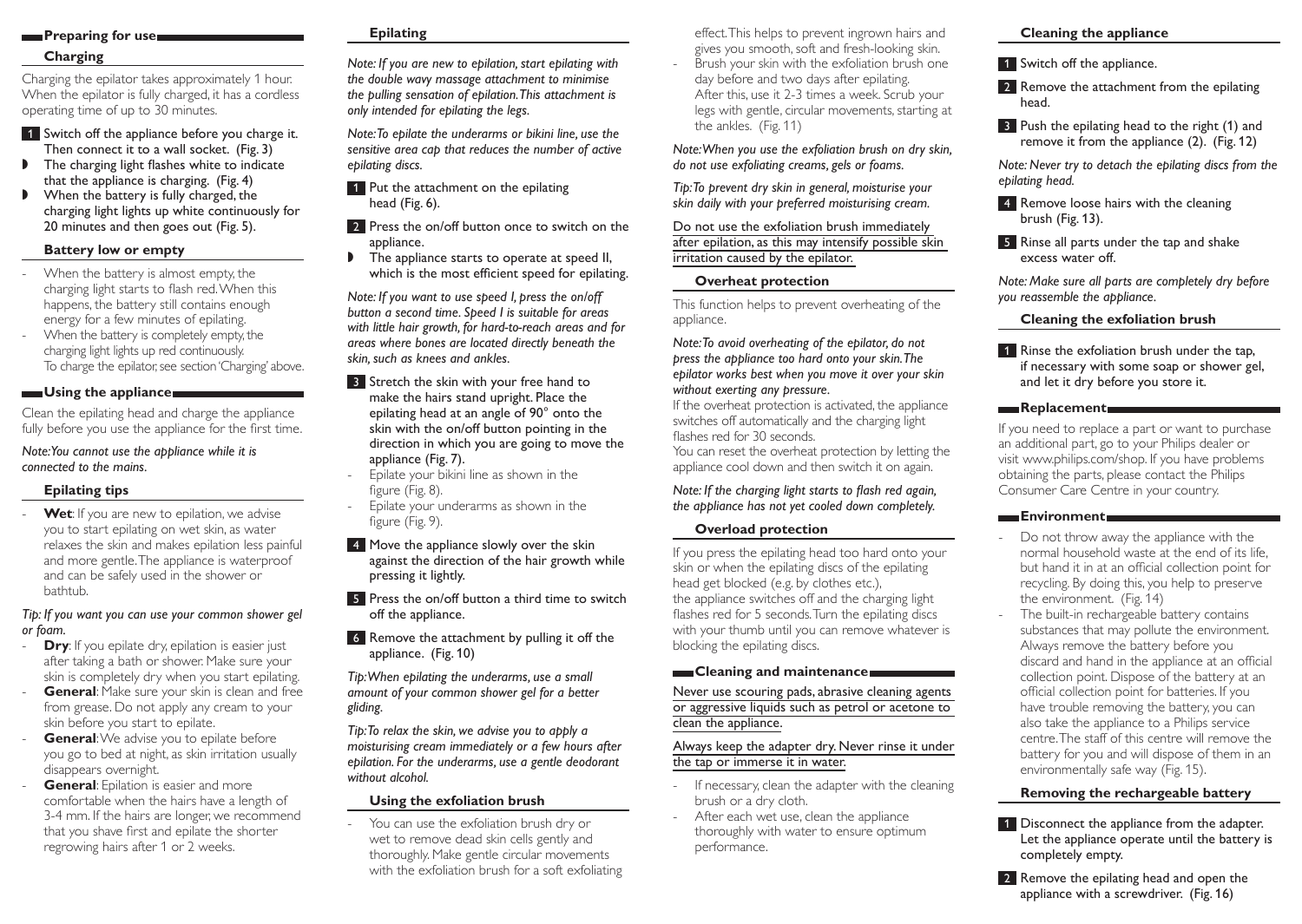- **3** Insert the screwdriver into the small slot in the printed circuit board (1). Turn around the screwdriver until the connection between the printed board and battery breaks off (2) (Fig. 17).
- **4** Pry the rechargeable battery out of the appliance with the screwdriver. (Fig. 18)

Caution: Be careful, the battery strips are sharp.

Do not attempt to replace the rechargeable battery.

Do not connect the appliance to the mains again after you have removed the rechargeable battery.

## **Guarantee and support**

If you need information or support, please visit www.philips.com/support.

# **FRANÇAIS**

#### **Introduction**

Félicitations pour votre achat et bienvenue dans l'univers Philips ! Pour profiter pleinement de l'assistance Philips, enregistrez votre produit sur le site à l'adresse suivante : www.philips.com/ welcome.

## **Description générale (fig. 1)**

- 1 Accessoire de massage ondulé double action
- 2 Réducteur spécial zones sensibles<br>3 Disques rotatifs
- 3 Disques rotatifs<br>4 Tête d'épilation
- Tête d'épilation
- 5 Bouton marche/arrêt
- Appuyez une fois sur ce bouton pour la vitesse II
- Appuyez deux fois sur ce bouton pour la vitesse I
- Appuyez trois fois sur ce bouton pour éteindre
- 6 Voyant de charge (blanc) avec témoin de charge faible (rouge)
- 7 Prise pour petite fiche
- 8 Adaptateur
- 9 Trousse de rangement
- 10 Brosse exfoliante
- 11 Brossette de nettoyage

# **Important**

Lisez attentivement ce mode d'emploi avant d'utiliser l'appareil et conservez-le pour un usage ultérieur.

# **Danger**

- Gardez l'adaptateur au sec.

# **Avertissement**

- Si l'adaptateur secteur est endommagé, il doit toujours être remplacé par un adaptateur secteur de même type pour éviter tout accident.
- Cet appareil n'est pas destiné à être utilisé par des personnes (notamment des enfants) dont les capacités physiques, sensorielles ou intellectuelles sont réduites, ou par des personnes manquant d'expérience ou de connaissances, à moins que celles-ci ne soient sous surveillance ou qu'elles n'aient reçu des instructions quant à l'utilisation de l'appareil par une personne responsable de leur sécurité. Veillez à ce que les enfants ne puissent pas jouer avec l'appareil.
- L'adaptateur contient un transformateur. N'essayez pas de remplacer la fiche de l'adaptateur pour éviter tout accident. - N'insérez pas les éléments en métal dans la prise pour la fiche de l'appareil pour éviter tout court-circuit.

#### **Attention**

- Cet appareil est uniquement concu pour l'épilation des poils féminins sur les régions situées en dessous du cou : aisselles, maillot et jambes. Ne l'utilisez pas à d'autres fins.
- Rechargez entièrement l'appareil tous les 3 à 4 mois, même en cas d'inutilisation prolongée.
- Pour prévenir tout dommage ou blessure. évitez de faire **fonctionner** l'appareil (avec ou sans accessoire) près de vos cheveux, de vos sourcils et cils, ainsi qu'à proximité de vêtements, fils, câbles, brosses, etc.
- N'utilisez pas l'appareil et la brosse exfoliante sans avoir consulté votre médecin si votre peau est irritée ou sur une peau présentant des varices, rougeurs, boutons, grains de beauté (avec pilosité) ou des blessures. Les mêmes recommandations s'appliquent aux personnes ayant une immunité réduite ou souffrant de diabète, d'hémophilie ou d'immunodéficience.
- Pour des raisons d'hygiène, l'appareil et la brosse exfoliante doivent être utilisés par une seule et unique personne.
- Lors des premières utilisations, il est possible que la peau rougisse ou s'irrite légèrement. Il s'agit d'une réaction normale qui disparaîtra rapidement. La gêne ressentie au début diminuera progressivement à chaque utilisation. Au fur et à mesure, votre peau s'habituera et la repousse sera plus fine. Cependant, si l'irritation persiste
- au-delà de trois jours, consultez votre médecin. Afin d'éviter un accident, n'utilisez pas la tête d'épilation, les accessoires ou la brosse exfoliante s'ils sont endommagés.
- Lorsque vous nettoyez l'appareil, la température de l'eau ne doit pas dépasser celle de l'eau de votre douche (max. 40 °C). - Utilisez, chargez et conservez l'appareil à une
- température comprise entre 10 °C et 30 °C.
- Assurez-vous que la prise de courant est alimentée lorsque vous chargez l'appareil. Dans une salle de bain, notez que l'alimentation électrique des prises, notamment celles situées dans les armoires de toilette au-dessus des lavabos ou celles destinées aux rasoirs, peut être coupée lorsque vous éteignez la lumière.
- N'utilisez pas d'huiles de bain ou de douche en cas d'épilation sur peau humide, car cela pourrait entraîner des irritations de la peau.

# **Champs électromagnétiques (CEM)**

Cet appareil Philips est conforme à toutes les normes et à tous les règlements applicables relatifs à l'exposition aux champs électromagnétiques.

## **Général**

- Ce symbole signifie que cet appareil convient à une utilisation sous la douche ou dans le bain et peut être nettoyé sous l'eau du robinet (fig. 2).
- Pour des raisons de sécurité, cet appareil est uniquement prévu pour une utilisation sans fil.
- Cet adaptateur est équipé d'un sélecteur de tension automatique et est conçu pour une tension secteur comprise entre 100V et 240V.

# **Avant utilisation**

## **Charge**

L'épilateur se charge en 1 heure environ. Une fois chargé, il dispose d'une autonomie sans fil de 30 minutes maximum.

- 1 Éteignez l'appareil avant de le charger. Connectez-le ensuite à une prise secteur. (fig. 3)
- Le voyant de charge clignote en blanc pour indiquer que l'appareil se charge. (fig. 4)
- , Une fois la batterie entièrement chargée, l e voyant de charge devient blanc et cesse de clignoter pendant 20 minutes, puis s'éteint (fig. 5).

## **Batterie faible ou vide**

- Lorsque la batterie est presque vide, le voyant de charge commence à clignoter en rouge. Dans ce cas, la batterie contient encore suffisamment d'énergie pour quelques minutes supplémentaires d'épilation.
- Lorsque la batterie est complètement vide, le voyant de charge s'allume en rouge de manière continue. Pour charger l'épilateur, reportez-vous à la section « Charge » ci-dessus.

# **Utilisation de l'appareil**

Nettoyez la tête d'épilation et chargez entièrement l'appareil avant sa première utilisation.

## *Remarque : Vous ne pouvez pas utiliser l'appareil lorsqu'il est branché sur le secteur.*

# **Conseils d'épilation**

**Sur peau humide** : si vous découvrez l'épilation, nous vous conseillons de commencer sur peau humide, car l'eau détend la peau pour une épilation plus douce et moins douloureuse. L'appareil est étanche et peut être utilisé dans le bain ou sous la douche.

## *Conseil : Si vous le souhaitez, vous pouvez utiliser votre gel douche ou mousse habituel(le).*

- **Sur peau sèche** : en cas d'épilation sur peau sèche, l'épilation est plus facile après un bain ou une douche. Cependant, veillez à ce que votre peau soit complètement sèche avant de commencer à vous épiler.
- **Conseil général** : assurez-vous que votre peau est propre et non grasse. N'appliquez pas de crème sur votre peau avant de commencer l'épilation.
- **Conseil général** : nous vous conseillons de vous épiler le soir, afin de laisser les éventuelles irritations disparaître pendant la nuit.
- **Conseil général** : l'épilation est plus facile et plus agréable lorsque les poils mesurent entre 3 et 4 mm. S'ils sont plus longs, nous vous recommandons de les raser, puis de les épiler une ou deux semaines plus tard, une fois qu'ils auront légèrement repoussé.

# **Épilation**

*Remarque : Si vous découvrez l'épilation, commencez avec l'accessoire de massage ondulé double action pour réduire les sensations de tiraillement. Cet accessoire est uniquement destiné à l'épilation des jambes.*

*Remarque : Pour épiler les aisselles ou le maillot, utilisez l'adaptateur spécial zones sensibles qui réduit le nombre de disques rotatifs actifs.* 

- 1 Fixez cet accessoire sur la tête d'épilation (fig. 6).
- 2 Mettez l'appareil en marche en appuyant sur le bouton marche/arrêt.
- L'appareil commence à fonctionner à la vitesse II, qui est la vitesse d'épilation la plus efficace.